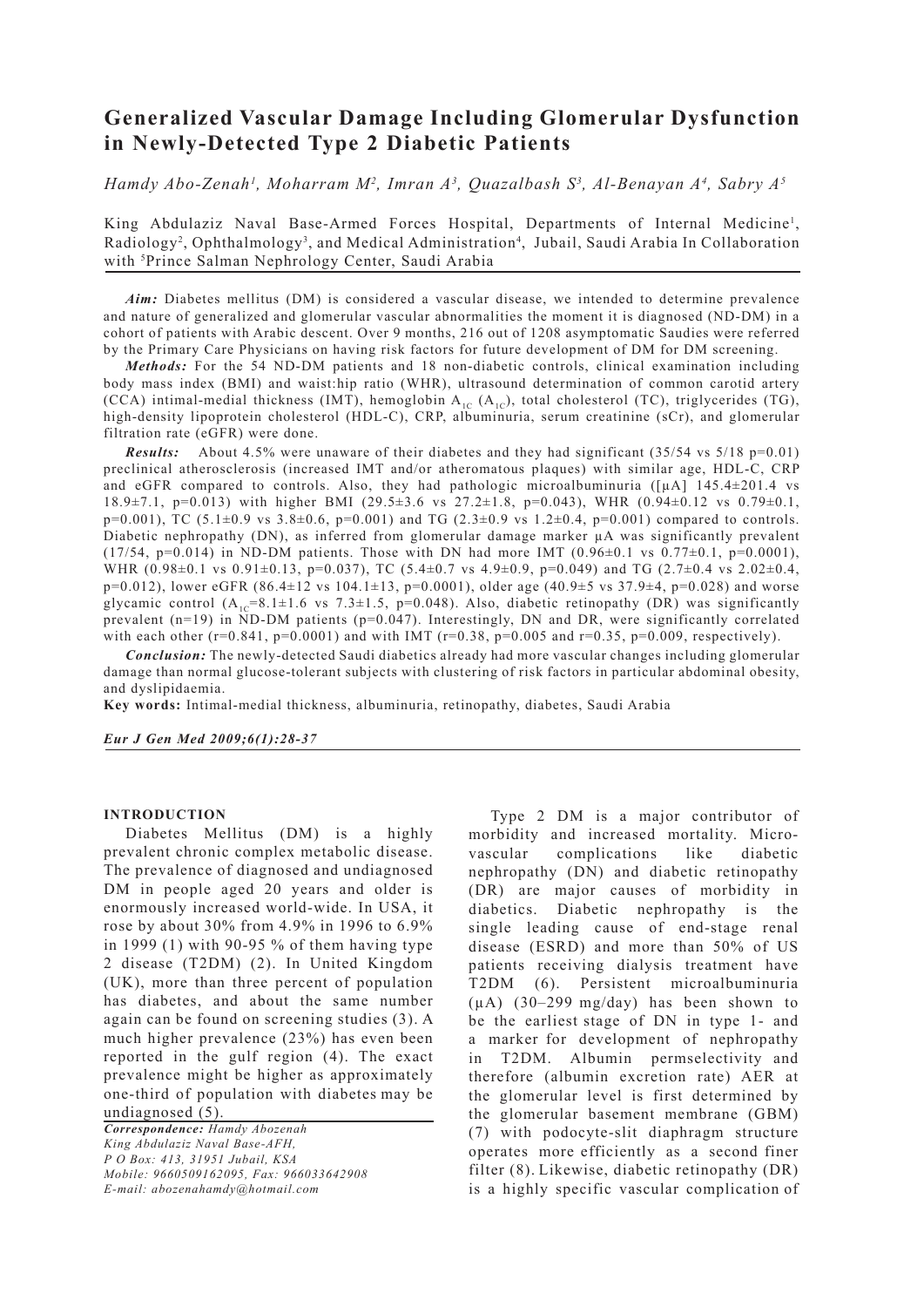both T1 & T2DM and was estimated to be the most frequent cause of new cases of blindness among adults aged 20–74 years (9).

Also, diabetics are 2-4 times more likely to have cardiovascular disease (CVD) than non-diabetics leading to awareness of DM as a heart disease equivalent (10) because of its strong association, especially type 2, with increased risk of atherosclerosis  $(11,$ 12). Precisely, ischaemic heart disease, other heart diseases, and cerebro-vascular diseases account for 40, 15, and 10% of all deaths in diabetic population, respectively (13). Unfortunately, in women, diabetes may eliminate the CV protective estrogenic effect (14).

So far, there is no information on the exact prevalence and nature of generalized and/or glomerular early vascular damage in ND-T2DM classified according to the new American Diabetes Association criteria among patients of Arab origin. We therefore screened for common carotid artery- (CCA) intimal-media thickness (IMT) and/or plaques as well as nephropathy and retinopathy in them, in comparison to healthy subjects. In addition, we investigated the relationship between various risk factors and markers of vasculopathy in study population.

This is a prospective, cross-sectional, controlled estimation of vascular abnormalities prevalence in ND-T2DM and their relation to CVD risk factors. For that we measured CCA-IMT as a marker of early macro-vascular disease as well as retinopathy and glomerulopathy as markers of microvascular disease in comparison with agematched healthy individuals who have normal glucose tolerance.

## **MATERIAL AND METHODS** *Subjects*

In accordance with our institutional guidelines, the protocol was approved by Medical Research and Ethics Committee. All patients were aware of the investigational nature of this study and its aim.

Asymptomatic middle-aged (35–60 years) Saudi adult individuals (n=216, 171 males & 45 females out of 1208) who attended the Primary Care Department at Jubail Military Hospital, Saudi Arabia for 9 months (September 2005 to May 2006) were consecutively referred on having any of the risk factors reported by Engelgau and associates (2000) for future development of diabetes (5). Exclusion criteria included non-Saudi residents, known diabetes & hypertension, and medication that could affect glucose tolerance such as thiazide diuretics, β-blockers, or corticosteroids. Eighteen male subjects among the hospital staff, matched for age, were enrolled as control group. Exclusion criteria for healthy controls were cardiovascular disease (CVD), treatment with CV drugs and abnormal glucose homeostasis. Included subjects were candidates for oral glucose tolerance testing (OGTT) using 75 gm anhydrous glucose dissolved in water. The test was performed as described by World Health Organization (WHO) (15). Plasma glucose was measured by hexokinase method (interassay coefficient of variation (CV)=1.5%). Newly-diagnosed Diabetes mellitus (ND-DM) was present in those who have not reported a previously diagnosed diabetes and according to the American Diabetes Association (ADA) new criteria that included a 2-h Post-Glucose level of  $\geq$  11.1 mmol/L during an OGTT or a fasting (>8h) plasma glucose of  $\geq 6.1$  mmol/L (16).

Once newly-diagnosed as having T2DM  $(n=54, 41$  males  $\&$  13 females), thorough clinical examination was done including fundus examination by knowledgeable ophthalmologists (Dr. Imran A and Dr. Quazalbash S) after pupillary dilatation. Anthropometric determinations were made following the standard protocol described by Lohman and colleagues (1982) (17) for body mass index (BMI) that was calculated as body weight (kilograms) divided by height squared (meters). The waist circumference was determined with a plastic measuring tape at the midpoint between lower rib margin and iliac crest, and hip circumference, at the level of trochanter. The ratio between them provided waist-to-hip ratio (WHR). Hypertension was defined as a persistent elevation of blood pressure greater than 140/90 mm Hg or the use of anti-hypertensive medications based on Guidelines Sub-Committee of the 1999 World Health Organization-International Society of Hypertension Guidelines for the Management of Hypertension (18).

## *Methods*

At the time of vital signs measurements, a freshly-voided, clean-catch, mid-stream urine (MSU) sample was taken for albuminuria evaluation using Micral-Test strips (Roche Diagnostics, Meylan, France). The Micral-Test II strip permits an immediate and reliable semi-quantitative determination of low albumin concentrations in urine samples with an almost user-independent color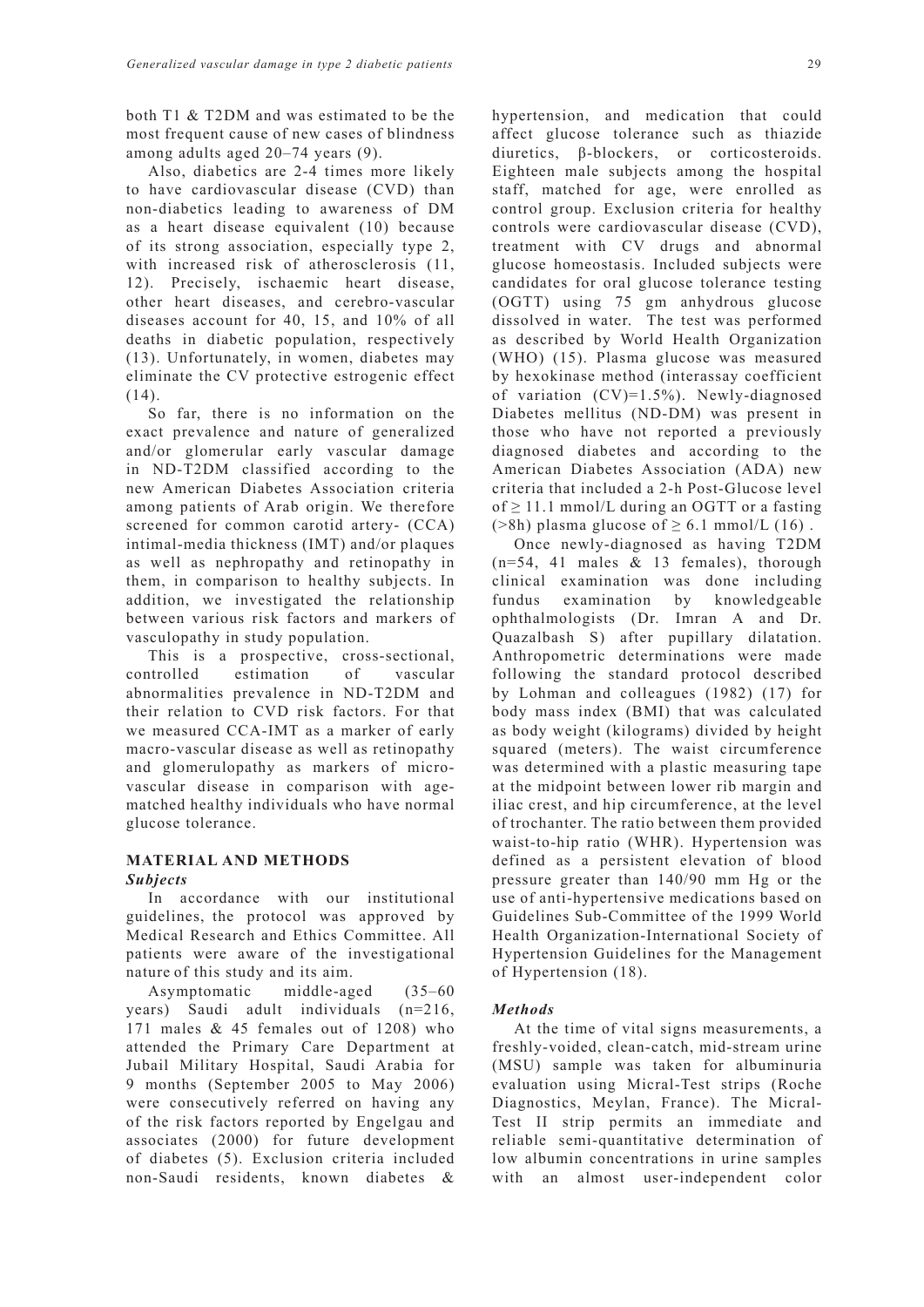| Variables                | Newly-diagnosed<br>diabetics $(n:54)$ | Healthy<br>controls $(n:18)$ | p value |
|--------------------------|---------------------------------------|------------------------------|---------|
| Age (years)              | $39\pm4.8$                            | $39.2 \pm 4.7$               | ns      |
| $IMT_{max}$ (mm)         | $0.84\pm0.16$                         | $0.67 \pm 0.05$              | 0.001   |
| BMI $(kg/m2)$            | $29.5 \pm 3.6$                        | $27.2 \pm 1.8$               | 0.043   |
| WHR                      | $0.94\pm0.12$                         | $0.79 \pm 0.1$               | 0.001   |
| $SBP$ (mmHg)             | $137 \pm 13$                          | $128 \pm 11$                 | 0.0001  |
| $DBP$ (mmHg)             | $78.6 \pm 9.9$                        | $75.6 \pm 7$                 | ns      |
| A <sub>1</sub> C $(\% )$ | $7.6 \pm 1.6$                         | $4.8 \pm 0.7$                | 0.001   |
| Albuminuria (mg/day)     | $145.4 \pm 201.4$                     | $18.9 \pm 7.1$               | 0.013   |
| $eGFR$ (ml/min)          | $92.7 \pm 15$                         | $91 \pm 8$                   | ns      |
| $TC$ (mmol/ $L0$         | $5.1 \pm 0.9$                         | $3.8 \pm 0.6$                | 0.001   |
| $TG \ (mmol/L)$          | $2.3 \pm 0.9$                         | $1.2 \pm 0.4$                | 0.001   |
| $HDL-C$ (mmol/L)         | $1.3 \pm 0.4$                         | $1.2 \pm 0.3$                | ns      |
| $CRP$ (mg/L)             | $7.1 \pm 5.3$                         | $3.9 \pm 2.6$                | ns      |

**Table 1. Characteristics of both newly-diagnosed diabetics and their controls.**

*Abbreviations: IMTmax=maximum intimal-media thickness, BMI=body mass index, WHR=waist to hip ratio, SBP=systolic blood pressure, DBP=diastolic blood pressure, A1C=glycosylated hemoglobin A1C, eGFR=estimated glomerular filtration rate, TC=total cholesterol, TG=triglycerides, HDL-C=high-density lipoprotein cholesterol, and CRP=Creactive protein.* 

interpretation (19) and a sensitivity of up to 94% and specificity between 83-93% (20). Moreover, it is easy to handle with a short reaction time and a stable colour reaction that is easy to read (21).

Additional laboratory investigations included serum creatinine (sCr), estimated glomerular filtration rate (e-GFR), fasting total cholesterol (TC), triglycerides (TG), high-density lipoprotein cholesterol (HDL-C), CRP, and glycosylated hemoglobin  $A_{1C}$  $(A_{1C})$ . We measured  $A_{1C}$  using Bio-Rad Variant Hemoglobin  $A_{1C}$  Testing System, US Bio-Rad Laboratories Inc, Hercules, CA, USA. The test type applied was Ion Exchange High Performance Liquid Chromatography (22) with the use of Variant  $A_{1C}$  reorder pack (Cat. No. 270-0003). The normal range for the used reagent is 4.1-6.5%. Fasting TC, TG, HDL-C and CRP were evaluated using the standard laboratory techniques and the eGFR was calculated based on the 4 variables MDRD formula:

eGFR(ml/min/1.73 m2 )=186 x {(sCr (mg/ dL)/88.4)<sup>-1.154</sup>} x age (years)<sup>-0.203</sup> x 0.742 if Female x 1.21 if Black.

### *Common carotid artery (CCA) examination*

High-resolution B-mode ultrasound examination of common carotid artery (CCA) was performed with Voluson 730 pro (GE Medical System Ultrasound, Kretztechnik,

Gmb H & Co OHG, Austria) as a non-invasive tool with a 5-10MHz multifrequency linear transducer (23) to measured intimal-medial thickness (IMT) bilaterally. The software program of the scanner is provided with the option of quantitative measurements of IMT in a fraction of 0.01mm.

Briefly, we measured IMT of far wall in plaque-free segments as originally described by Pignoli and colleagues (1986) (24) on the same day of blood collection. Sonography and readings were carried out by trained radiologist (Moharram M) who was unaware of the corresponding laboratory values. To avoid variability during the cardiac cycle, the images were frozen in the end-diastolic phase. With each scan of CCA, 1-2 cm proximal to the bulb, IMT was measured twice bilaterally and the mean of these values represented  $IMT<sub>mean</sub>$  of each subject. Further, each carotid wall and segment was examined independently from continuous angles to identify the thickest intimal-medial site (IMT $_{max}$ ). For this study,  $IMT<sub>mean</sub>$  as well as  $IMT<sub>max</sub>$  were calculated and as they were significantly correlated  $(r=0.54)$ , P<0.001), the analysis was performed with only  $IMT<sub>max</sub>$ . For carotid plaque assessment, both near and far walls of all CCA segments were scanned longitudinally and transversally and a plaque was present when a localized echo structure encroaching into the vessel lumen and protruded more than 50% of adjacent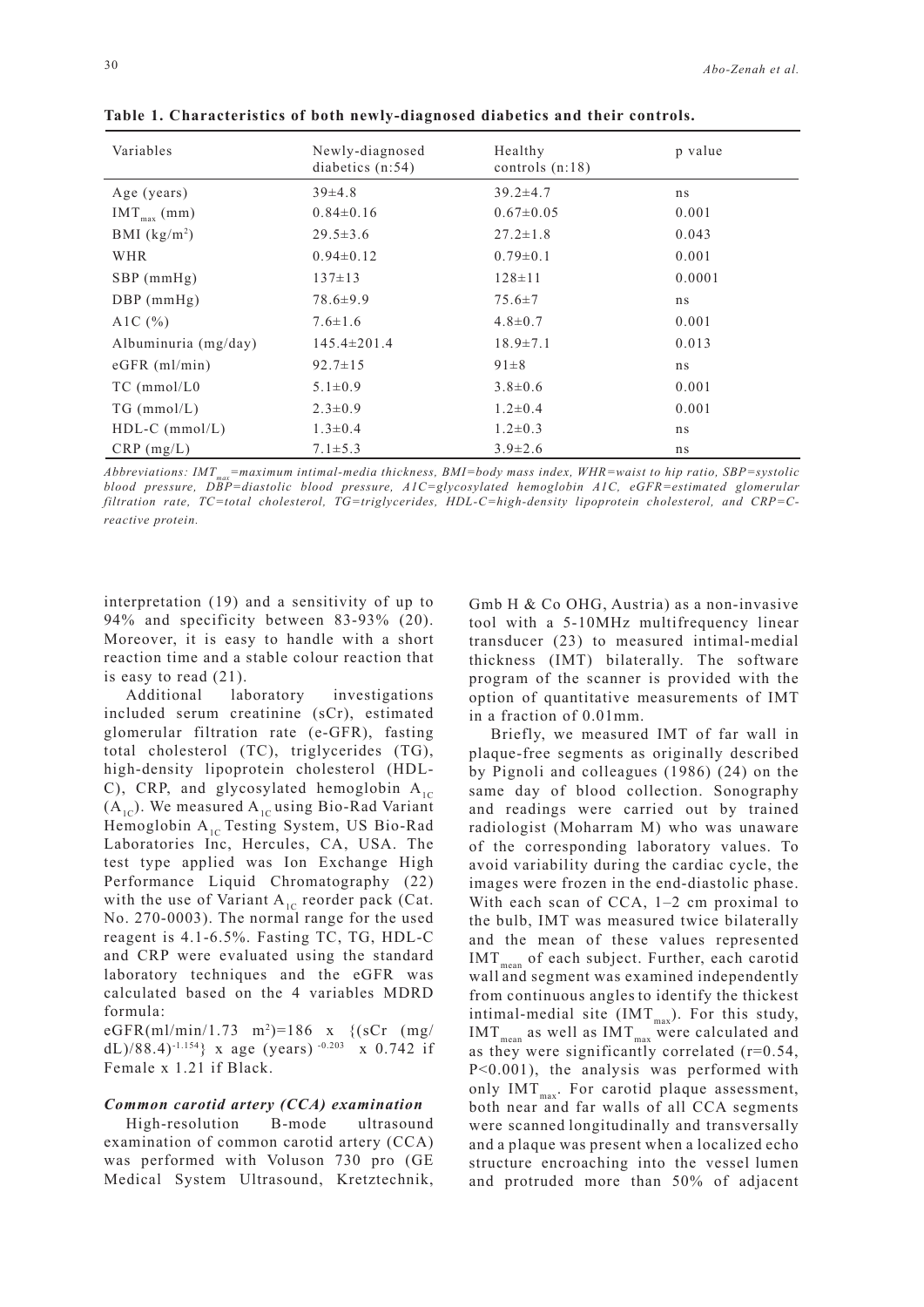| Variables              | ND-DM with increased IMT<br>(n:35) | ND-DM with normal IMT<br>(n:19) | p value |
|------------------------|------------------------------------|---------------------------------|---------|
| Age (years)            | $40.2 \pm 5.1$                     | $37.1 \pm 3.5$                  | 0.016   |
| BMI $(kg/m2)$          | $30.3 \pm 3.7$                     | $28.2 \pm 2.9$                  | 0.034   |
| WHR                    | $0.96 \pm 0.12$                    | $0.91 \pm 0.11$                 | 0.011   |
| $SBP$ (mmHg)           | $138.4 \pm 14$                     | $134.7 \pm 10.5$                | ns      |
| $DBP$ (mmHg)           | $78.4 \pm 11$                      | $79.5 \pm 6.7$                  | ns      |
| A1C $(\% )$            | $7.8 \pm 1.5$                      | $7.1 \pm 1.7$                   | ns      |
| Albuminuria $(mg/day)$ | $197.5 \pm 225.2$                  | $56.8 \pm 96$                   | 0.011   |
| $eGFR$ (ml/min)        | $93.9 \pm 15.9$                    | $90.1 \pm 13$                   | ns      |
| $TC$ (mmol/L)          | $5.5 \pm 0.6$                      | $4.3 \pm 0.8$                   | 0.0001  |
| $TG$ (mmol/L)          | $2.6 \pm 1$                        | $1.8 \pm 0.4$                   | 0.002   |
| $HDL-C$ (mmol/L)       | $1.3 \pm 0.4$                      | $1.3 \pm 0.3$                   | ns      |
| $CRP$ (mg/L)           | $7.3 \pm 5.4$                      | $6.5 \pm 5.1$                   | ns      |

**Table 2. Comparison between patients with increased- and those with normal-IMT within the ND-DM study cohort**

*Abbreviations: ND-DM= newly-detected diabetes mellitus, and the rest are as Table 1*

parts of intimal- media layer was detected. The measurements of plaque thickness were made using computerized system at the site of maximal encroachment perpendicularly to vessel wall by measuring the distance between media-adventitia interface and lesion surface facing the lumen as previously prescribed (25).

## *Statistical analysis*

Data for all considered variables had a normal distribution and were expressed as mean  $\pm$  SD unless stated otherwise. Fisher's exact test was used to compare the prevalence of non-parametric variables while differences between variables were analyzed by paired Student's t test or Mann- Whitney test as deemed appropriate. The relation between measurements was assessed by Pearson's correlation for parametric and Spearman's correlation for binary variables. A  $p$  of  $\leq 0.05$ was considered statistically significant. All analysis was performed using the Statistical Package for Social Science (SPSS, Chicago) version 10.0 for windows.

# **RESULTS**

We screened, through the Primary Care Department, 1208 Saudi adult individuals who fulfilled the inclusion criteria of this study over nine months (September 2005 to May 2006). The primary care physicians referred 216 (171 males and 45 females) subjects out of the 1208 representing about 18% of the

screened sample who were at risk for future development of diabetes mellitus (DM). After OGTT, 54 patients (41 males and 13 females) were found to be diabetics according to the American Diabetes Association (ADA) new criteria with a mean age of  $(39\pm4.8 \text{ years})$ and they represented 4.47% of the surveyed sample.

The newly-diagnosed diabetics (ND-DM) had significant (p=0.01) preclinical atherosclerosis in the form of increased Intimal-Media thickness (IMT) and/or atheromatous plaques in CCA (35 out of 54) compared to controls (5 out of 18). The increased IMT was observed in 24 ND-DM compared to only 4 controls as seen in figure 1, while atheromatous plaques were noted in 11 patients (figure 2) versus only one healthy subject.

The ND-DM patients had significantly broader IMT compared to controls, as seen in table 1, and they were heavier (higher BMI), with more visceral obesity (WHR), hyperlipidaemia (except HDL-C), pathologic albuminuria and higher blood pressure (BP) although they were comparable in age, eGFR and CRP levels. The correlates of IMT are age  $(r=0.389, p=0.004)$ , male gender  $(r=0.342,$ p=0.011), WHR (r=0.426, p=0.001), TC  $(r=0.29, p=0.041)$  and TG  $(r=0.269, p=0.049)$ . There was no association between IMT and BMI,  $A_{1C}$ , CRP or HDL-C.

Within the newly-detected diabetics, the differences between those with increased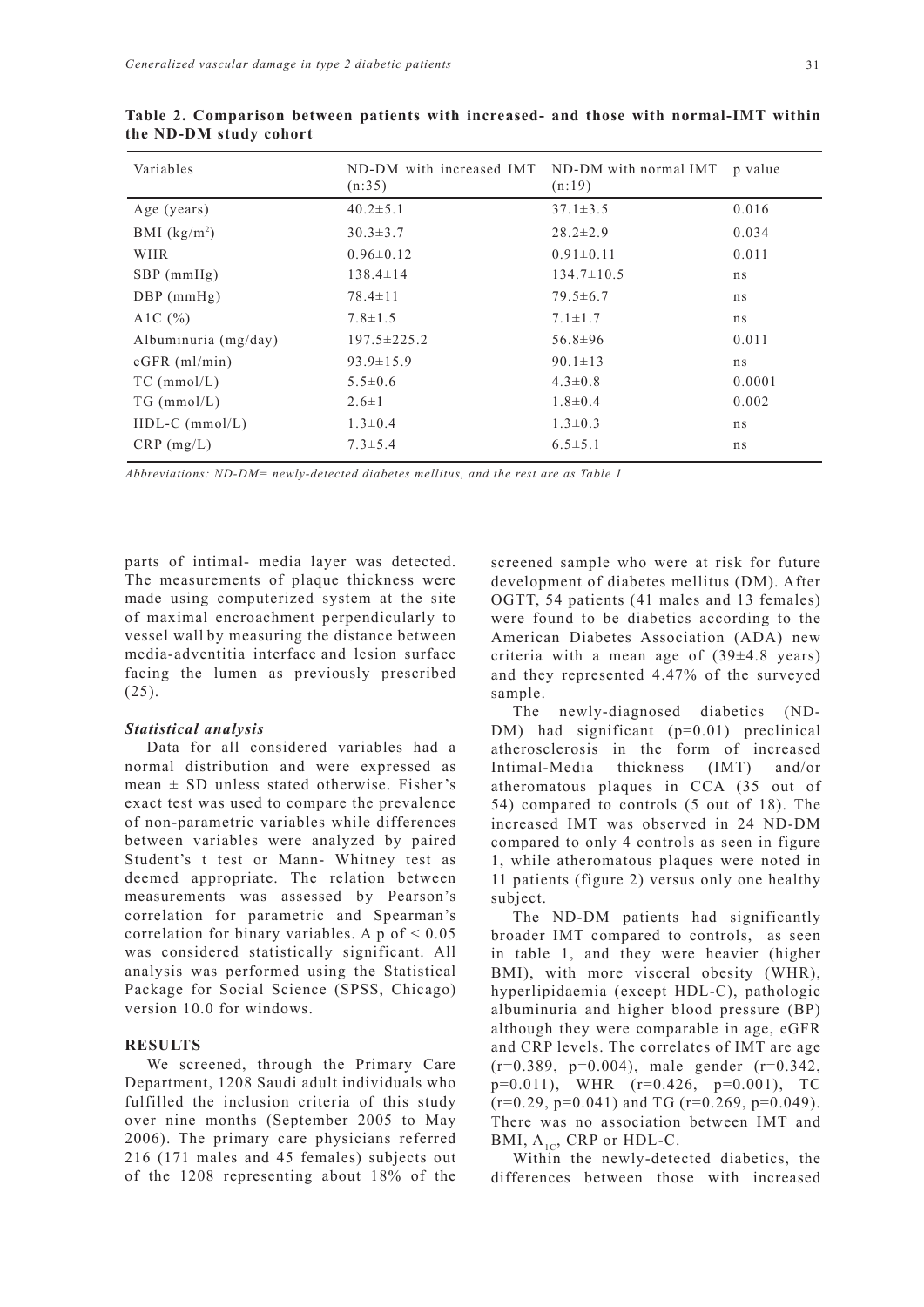

**Figure 1. Broadened intimal-media thickness of common carotid artery in a newly detected diabetic patient (longitudinal section).**

LT CCA PLAQUE

**Figure 2. Transverse (A panel) and longitudinal (B panel) sections of an atheromatous plaque in newly detected type 2 diabetes mellitus.**

IMT and/or plaques  $(n=35)$  and those  $(n=19)$ with IMT measurements within the controls' values  $(0.67\pm0.05$  mm) are displayed in table 2. They were older with heavier body weights, more abdominal obesity, TC, TG, and urinary albumin excretion (UAE) rates. However, both subgroups showed non-significant (NS) differences in their BP, glucose homeostasis, CRP, and HDL-C values.

Glomerular dysfunction and diabetic nephropathy (DN) as defined by urinary albumin excretion (UAE) of  $>30$  mg/day was present in 17 out of the studied 54 ND-DM patients and its prevalence was statistically significant (Chi-squared,  $p=0.014$ ). Among the ND-DM cohort of patients, those with increased UAE (DN) have more preclinical atherosclerosis  $(IMT=0.96\pm0.1$  vs  $0.77\pm0.1$ ,  $p=0.0001$ ), lower eGFR  $(86.4\pm12)$ 104.1 $\pm$ 13, p=0.0001), older age (40.9 $\pm$ 5 vs  $37.9\pm4$ ,  $p=0.028$ ), more abdominal obesity  $(WHR=0.98\pm0.1$  vs  $0.91\pm0.13$ ,  $p=0.037$ ), higher TC  $(5.4\pm0.7 \text{ vs } 4.9\pm0.9, \text{ p=0.049})$ and TG  $(2.7\pm0.4 \text{ vs } 2.02\pm0.4, \text{ p=0.012}),$ with worse glycemic control  $(A_{1C}=8.1\pm1.6 \text{ vs }$ 7.3 $\pm$ 1.5, p=0.048). However, they both have comparable BP, BMI, and HDL-C levels. Of note, the eGFR was within the normal range in all but one patient who had stage 3 (eGFR=41 ml/min) chronic kidney disease (CKD) according to the NKF/KDOQI guidelines.

Also, we have detected a significant prevalence (n=19) of diabetic retinopathy (DR), another marker of vascular abnormalities, in our ND-DM patients (chisquared,  $p=0.047$ ). Most of patients  $(n=14)$  with DR showed background type with few (n=5) displayed mild-moderate proliferative DR. None suffered from severe proliferative DR, blindness or were partially-sighted on their referral to ophthalmology assessment. Interestingly, both type of microvascular changes, DN and DR, were significantly correlated with each other (r=0.841, p=0.0001). Further, with the application of non-parametric Spearman's correlation, macrovascular abnormalities in the form of increased IMT correlated significantly with the prevalence of DN  $(r=0.38, p=0.005)$  as well as with DR ( $r=0.35$ ,  $p=0.009$ ).

## **DISCUSSION**

We observed in this screening a 4.47% prevalence of undiagnosed diabetes mellitus (DM) among our study population. This is in line with the prevalence detected by National Health and Nutrition Examination Survey (NHANES III) in USA (26) and by Cardiovascular Health Study (CHS) (27) but was much lesser than that (27%) known to be present in the Saudi community (4) because of periodic screening performed by Primary Care Department on one hand and because the Check-up on patient's request is accepted according to our hospital Policy and Procedure on the other hand. Of note, an even higher prevalence of ND-DM (39%) than that noted in the general Saudi population was reported by the insulin resistance atherosclerosis study (IRAS) in another ethnic group, the African-Americans (28).

We detected generalized vascular damage,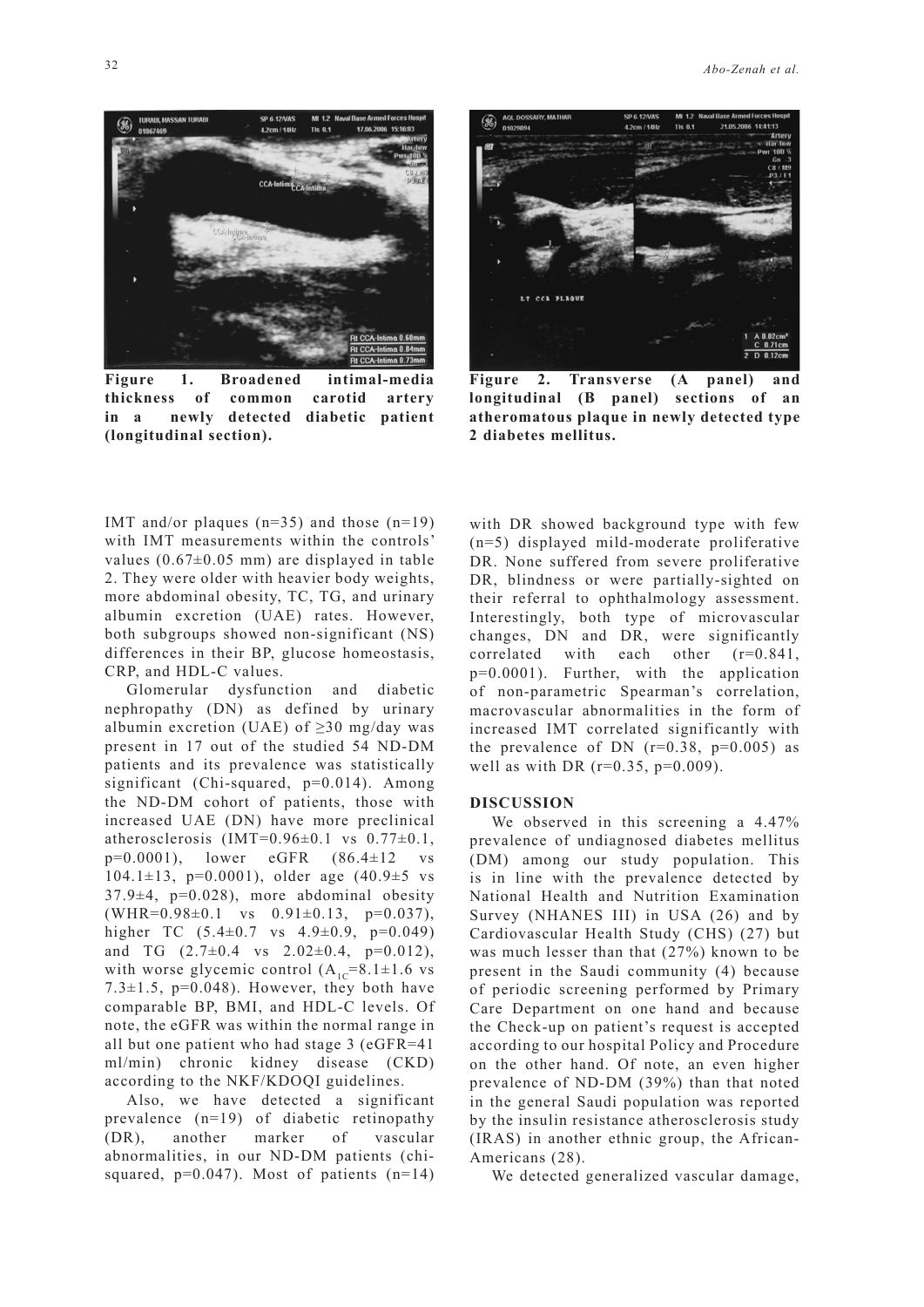as inferred from increased intimal-media thickness (IMT), in a substantial proportion of our Saudi patients with newly-detected T2 DM (ND-DM) although its degree was much lesser than that noticed in other studies. Such studies considered patients with an IMT <1 mm as normal, IMT between 1 and 1.3 mm as having wall thickening, and those with an IMT  $>1.3$  mm to have plaque (29, 30). Our study cohort has different genetic backgrounds with a much lower normal measurement of IMT as noted in healthy control individuals. However, the remarkable prevalence of such preclinical atherosclerosis detected in this investigation was in line with a relatively recent study by Hunt and colleagues (2003) (31). The presence of atherosclerosis in the prediabetic state is not unexpected as the clock for macrovascular disease could start ticking before the onset of clinical diabetes (32) even if hyperglycaemia is still asymptomatic (33). The presence of the observed ultrasound-assessed atherosclerosis along with increased cardiovascular risk by the time of DM detection was in concordance with the report of a previous study (34) and could be explained by the Common Soil Theory hypothesized initially proposed by Jarrett and Shiply (1988) (35) and confirmed later by Stern MP (1996) (36).

The factors we observed to be associated with high CCA-IMT were age, male gender, WHR, TC and TG, and not BMI,  $A1_c$ , CRP, or HDL-C. Of the lipid parameters, TC and TG but not HDL-C was noted as one of the correlates of pre-clinical ultrasound-assessed atherosclerosis. Our observation is in sharp contrast to the findings of Sigurdardottir and colleagues in 2004 (37). The simple explanation is that the metabolic syndrome underlying T2DM in the Arabian Peninsula (38, 39, 40) may differs in its metabolic disturbances patterns from that described in other populations (41, 42, 43) including South Asians (44) being associated with raised plasma cholesterol and triglyceride rather than with low HDL-C levels.

The significance of aging was already highlighted by other investigators (45, 46) and the WHR is believed to be an important parameter for cardiovascular risk assessment that should be determined on a routine basis (47). However, failure of CRP to correlate in this study with IMT is in harmony with the notion that it is not per se a major independent cause of early arteriosclerosis and that its elevations may mediate the effect of certain conventional risk factors on promoting widespread vascular damage atherogenesis

We have shown in this screening that glomerular dysfunction in the form of increased microalbuminuria (µA) is there by the time of diagnosing DM in a considerable percentage of patients. For type 2 disease, persistent µA (30–299 mg/24 h) has been shown to be a marker for development of glomerular damage and diabetic nephropathy (DN) and it might be present even for years before clinical presentation as stated by Mogensen and associates (2003) (50). We have no accurate data neither regarding the course nor the incidence of diabetic kidney disease in the Saudi population. What is known in one unit is that the prevalence of DM among patients admitted to dialysis in 1999 was 40.5% (51) and that the vast majority (96%) of Saudi diabetics entering dialysis are of Type 2 (52). The presence of increased urinary albumin excretion rate (UAE) is alarming but not pessimistic. The investigators of the United Kingdom Prospective Diabetes Study (UKPDS) reported an annual rate of 2–3% per year for the transition between successive stages of increased UAE to end-stage renal disease (ESRD) suggesting that many individuals will not necessarily progress to worse kidney outcomes, even after developing microalbuminuria (53). Such finding was further recently supported by the observation, over a median of 15 years from diagnosis of type 2 diabetes, of nearly 40% of UKPDS patients developed albuminuria and nearly 30% developed renal impairment and both are not linked inexorably in type 2 diabetes (54).

Risk factors of vascular dysfunction such as the ones reported in this study including abdominal obesity, hyperglycaemia and hyperlipidaemia might explain the detected glomerulopathy as concluded by Fox and coworkers (2005) (55). However, the prevalence of µA and DN in our ND-DM patients was much lower than the one-third reported by Kramer and co-workers (2005) (56). The diverging result may be the effect of variable ethnicity, and their inclusion of both longstanding asymptomatic and recent-onset newly-diagnosed DM which was not the case in this survey.

The majority of our Saudi population with ND-DM (65%) had increased IMT while a much lower proportion of them (31%) displayed evidence of glomerulopathy. This is in concordance with the notion that microalbuminuria and DN do develop in only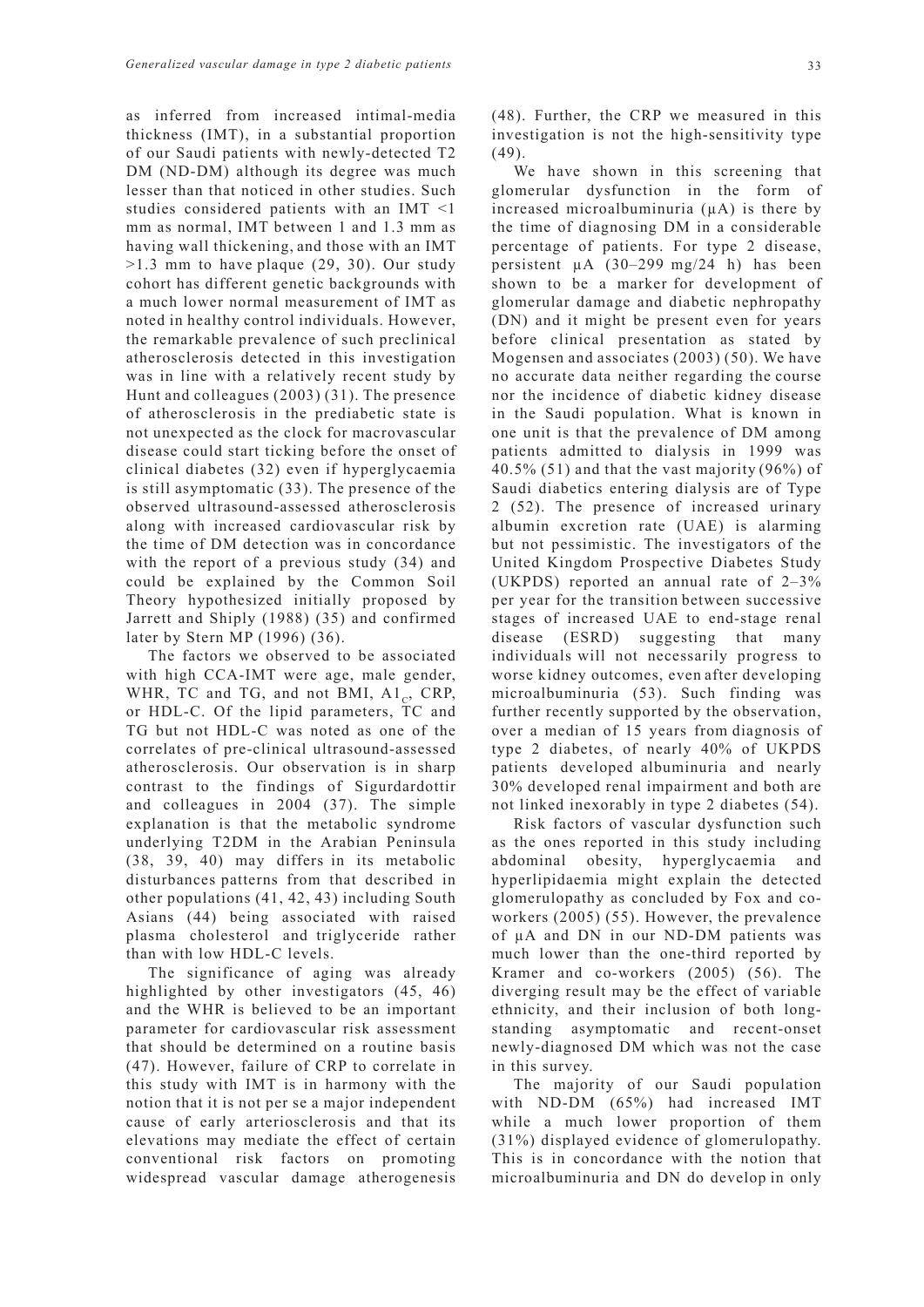from 20–40% of the patients as concluded by the group of Faronato (1997) (57) while cardiovascular complications are observed in a much higher percentage of them, even without microalbuminuria (58, 32). Also, our findings support the definition adopted by the European Guidelines for Hypertension Diagnosis and Treatment that microalbuminuria is a risk factor for cardiovascular events besides being a marker of target tissue damage at the kidney level (59). It is well-known that albuminuria reflects a widespread vascular damage due to a generalized vascular dysfunction at endothelial and/or glomerular levels (60).

The presence of diabetic retinopathy (DR) we showed in our newly-detected diabetics by the time of DM detection is in concordance with a similar finding in UK (61) though we failed to report marked loss of vision in any of our patients at screening as observed in another study (62). This DR was observed in considerable prevalence and this was more or less equivalent to what has been found among another Asian population (26.1%) (63). The presence of DR is alarming as it was estimated to be the most frequent cause of new cases of blindness among adults aged 20–74 years. Among the younger subjects (20-59 years), DR is still the most prevailing cause of blindness in Denmark (64) and in the over 65's figures it has been more than doubled since 1990-1991 (65). Further, the observation of DR by the time of awareness of DM was concluded to have a predictive value for future development of DN in the form of pathologic albuminuria in type 2 British (54) as well as Saudi Diabetics (66).

The early detection of vascular complications in this survey is supported by the fact that diabetes was considered by some authorities to be a vascular disease (67). This was reported for generalized vasculopathy including both macrovascular disease such as coronary artery disease (CAD) which was a frequent finding in prediabetic individuals and in T2DM patients at the moment their disease is diagnosed (32) as well as for microvascular alterations such as glomerulopathy and retinopathy that may precede the diagnosis of diabetes (68). Of DM duration, a threshold effect for atherosclerosis (28) and a graded effect for microvascular complications seem to operate (69). Such early detection of vascular complications in newly-diagnosed diabetes might be of great help. This is true at the level of macrovascular disease as most of mortalities among diabetics are due to CAD (70). Likewise, an effective screening

and early treatment programme could reduce diabetes morbidity by increasing the chances for detection and subsequent institution of protective measures that may lower the burden of both ESRD and cardiovascular morbidity and mortality, as stated by Manjunath and colleagues (2003) (71) and as well for reducing the risk of blindness by more than half (72) using standard laser therapy (73).

Limitations; our study population was limited to Saudi individuals and more so was not population-based and this might undermine generalization. Also, Serum creatinine was estimated once in this modestsized cross-sectional investigation. Lastly, we have just recently introduced in our hospital the high-sensitivity CRP.

In conclusion, the newly-detected diabetics already had more vascular changes in general and glomerular one in particular than age-matched, normal glucose-tolerant subjects. They exhibit a higher degree of early atherosclerosis as well as diabetic nephropathy and retinopathy with clustering of cardiovascular risk factors in particular abdominal obesity and dyslipidaemia in the early phases of diabetes.

#### *Acknowledgment*

*The authors are grateful to the appreciated effort spent by the Primary Care Physicians, King Abdulaziz Naval-Base, Armed Forces Hospital, Saudi Arabia in the initial screening and subsequent referral of this study cohort.*

#### **REFERENCES**

- 1. Rosenbloom AL, Joe JR, Young RS Winter WE. Emerging epidemic of type 2 diabetes in youth. Diabetes Care1999;22:345-54
- 2. Mokade AH, Ford ES, Bowman BA, Nelson DE, Englegau MM, Vinicor F et al. The continuing increase of diabetes in the USA. (Letter) Diabetes Care 2001;24:412
- 3. Peter JW. What is diabetes? ABC of Diabetes, Fifth ed., BMJ Publication Group Ltd, 2003; pp. 1-6
- 4. Al-Nozha MM, Al-Maatouq MA, Al-Mazrou YY, Al-Harthi SS, Arafah MR, Khalil MZ, et al. Diabetes mellitus in Saudi Arabia. Saudi Med J 2004;25:1603-10
- 5. Engelgau ME, Narayam KMV, Herman WH. Screening for type 2 diabetes (Technical Review). Diabetes Care 2000;23:1563-80
- 6. De Zeeuw D, Remuzzi G, Parving H-H. Proteinuria a therapeutic target for cardiovascular disease in type 2 diabetic nephropathy: Lessons from the RENAL. Kidney Int 2004;110:921-27
- 7. Tryggvason K, Wartiovaara J. Molecular basis of glomerular permselectivity. Curr Opin Nephrol Hypertens 2001;10:543–49
- 8. Endlich K, Kriz W, Witzgall R. Update in podocyte biology. Curr Opin Nephrol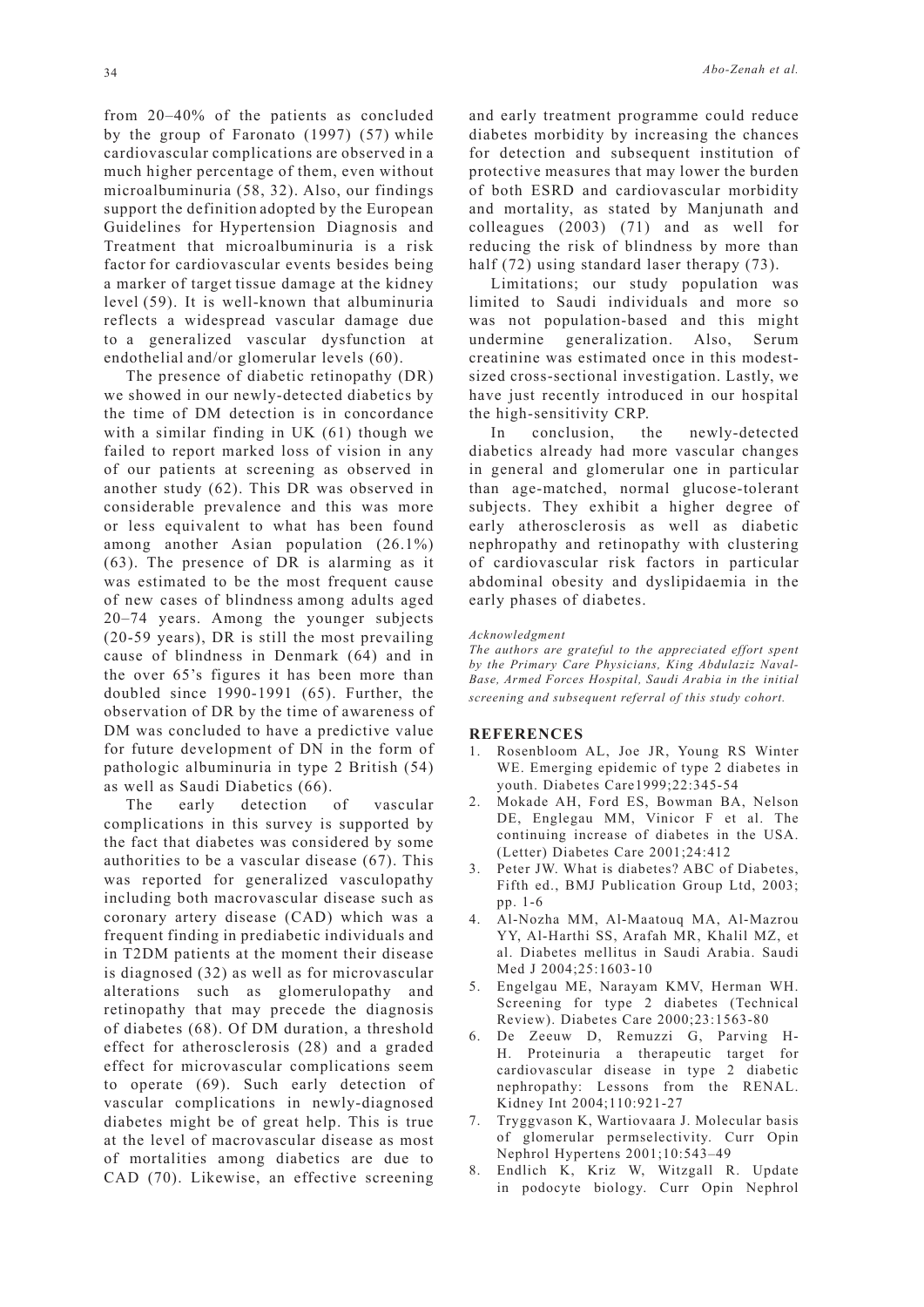Hypertens 2001;10:331–40

- 9. DHSS. Causes of blindness and partial sight among adults in England in 1976/77 and 1980/ 81. London: HMSO, 1988.
- 10. Haffner SM, Lehto S, Ronnemaa T, Pyolrala K, Laasko M. Mortality from coronary heart disease in subjects with type 2 diabetes and in non-diabetic subjects with and without prior myocardial infarction. N Engl J Med 1998; 339: 229-34
- 11. Kannel WB, McGee DL. Diabetes and cardiovascular disease: The Framingham study. JAMA 1979;241:2035–38
- 12. Pyörälä K, Laakso M, Uusitupa M. Diabetes and atherosclerosis: an epidemiologic view. Diabetes Metab Rev 1987;3:463–24
- 13. Geiss LS, Herman WH, Smith PJ. Mortality in non-insulin dependent diabetes. In diabetes Data Group, National Institutes of Health, National Institutes of Diabetes, and Digestive, and Kidney Diseases, NIH Publication 1995; N0. 95-1468, pp.233-57
- 14. Haffner SM. Coronary artery disease in patients with diabetes. N Engl J Med 2000; 342:1040-42
- 15. Tuomilehto J, Lindstrom J, Eriksson JG, et al. Prevention of type 2 diabetes mellitus by changes by changes in lifestyle among subjects with impaired glucose tolerance. N Engl J Med 2001;344:1343-50
- 16. Expert Committee on the Diagnosis and Classification of Diabetes Mellitus. Report of the Expert Committee on the Diagnosis and Classification of Diabetes Mellitus. Diabetes Care 2003;26:S5-S20
- 17. Lohman TG, Roche AF, Martorell R, (Ed.). Anthropometric Standardization Reference Manual. Champaign, III: Human Kinetic Publishers. Inc; 1991
- 18. 1999 World Health Organization-International Society of Hypertension Guidelines for the Management of Hypertension. Guidelines Sub-Committee. Blood Press 1999;8(Suppl. 1):9-43
- 19. Mogensen CE, Viberti GC, Peheim E, et al. Multicenter evaluation of the Micral-Test II test strip, an immunologic rapid test for the detection of microalbuminuria. Diabetes Care 1997;20:1642-46
- 20. Fernandez I, Paez Pinto JM, Hermosin Bono T, Vazquez Garijo P, Ortiz Camunez MA, Tarilonte Delgado MA. Rapid screening test evaluation for microalbuminuria in diabetes mellitus. Acta Diabetol 1998;35:199-202
- 21. Kutter D, Thoma J, Kremer A, Hansen S, Carl R. Screening for oligoalbuminuria by means of Micral-Test II. A new immunological test strip. Eur J Clin Chem Clin Biochem 1995; 33:243-45
- 22. Little RR, England JD, Wiedmeyer HM, Goldstien DE. Effects of whole blood storage on results for glycosylated hemoglobin as measured by Ion-Exchange Chromatography, Affinity Chromatography and Colorimetry. Clin Chem 1983; 29:1113-15
- 23. Pujia A, Gnasso A, Irace C, Colonna A, Mattioli PL. Common carotid arterial wall thickness in NIDDM subjects. Diabetes Care 1994;17:1330–36
- 24. Pignoli P, Tremoli E, Poli A, Oreste P, Paoletti R. Intimal plus medial thickness of the arterial wall: a direct measurement with ultrasound imaging. Circulation 1986;74:1399–406
- 25. Wendelhag I, Wiklund O, Wikstrand J. Atherosclerotic changes in the femoral and carotid arteries in familial hypercholesterolemia: ultrasound assessment of intima-media thickness and plaque occurrence. Atherocler Thromb 1993;13: 1404-11
- 26. Harris MI, Eastman RC, Cowie CC, Flegal KM, Eberha dt MS. Comparison of diabetes diagnostic categories in the US population according to 1997 American Diabetes Association and 1980–1985 World Health Organization diagnostic criteria. Diabetes Care 1997;20:1859–62
- 27. Wahl PW, Savage PJ, Psaty BM, Orchard TJ, Robbins JA, Tracy RP. Diabetes in older adults: a comparison of the 1997 American Diabetes Association classification of diabetes mellitus with the 1985 World Health Organization classification. Lancet 1998; 352:1012–15
- 28. Wagenknecht LE, D'Agostino R Jr, Savage PJ, O'Leary DH, Saad MF, Haffner SM. Duration of diabetes and carotid wall thickness: The insulin resistance atherosclerosis study (IRAS). Stroke 1997;28:999-1005
- 29. Crouse JR III, Craven TE, Hagaman AP, Bond G. Association of coronary disease with segment specific intimal-medial thickening of the extracranial carotid artery. Circulation 1995; 92:1141–47
- 30. Borhani NO, Mercuri M, Borhani PA, et al. Final outcome results of the multicenter isradipine diuretic atherosclerosis study (MIDAS). JAMA1996;276:785–91
- 31. Hunt KJ, Williams K, Rivera D, et al. Elevated carotid artery intima-media thickness levels in individuals who subsequently develop type 2 diabetes. Atheroscler Thromb Vascul Biol 2003;23:1845-57
- 32. Haffner SM, Valdez RA, Hazuda HP, Mitchell BD, Patterson JK. Cardiovascular risk factors in confirmed prediabetic individuals: does the clock for coronary heart disease start ticking before the onset of clinical diabetes? JAMA 1990;263:2893–98
- 33. Yamasaki Y, Kawamori R, Matsushima H, et al. Asymptomatic hyperglycemia is associated with increased intimal plus medial thickness of the carotid artery. Diabetologia 1995;38: 585–91
- 34. Hu FB, Stampfer MJ, Haffner SM, Solomon CG, Willett WC, Manson JE. Elevated risk of cardiovascular disease prior to clinical diagnosis of type 2 diabetes. Diabetes Care 2002;25:1129-34
- 35. Jarrett RJ, Shiply MJ. Type 2 (non-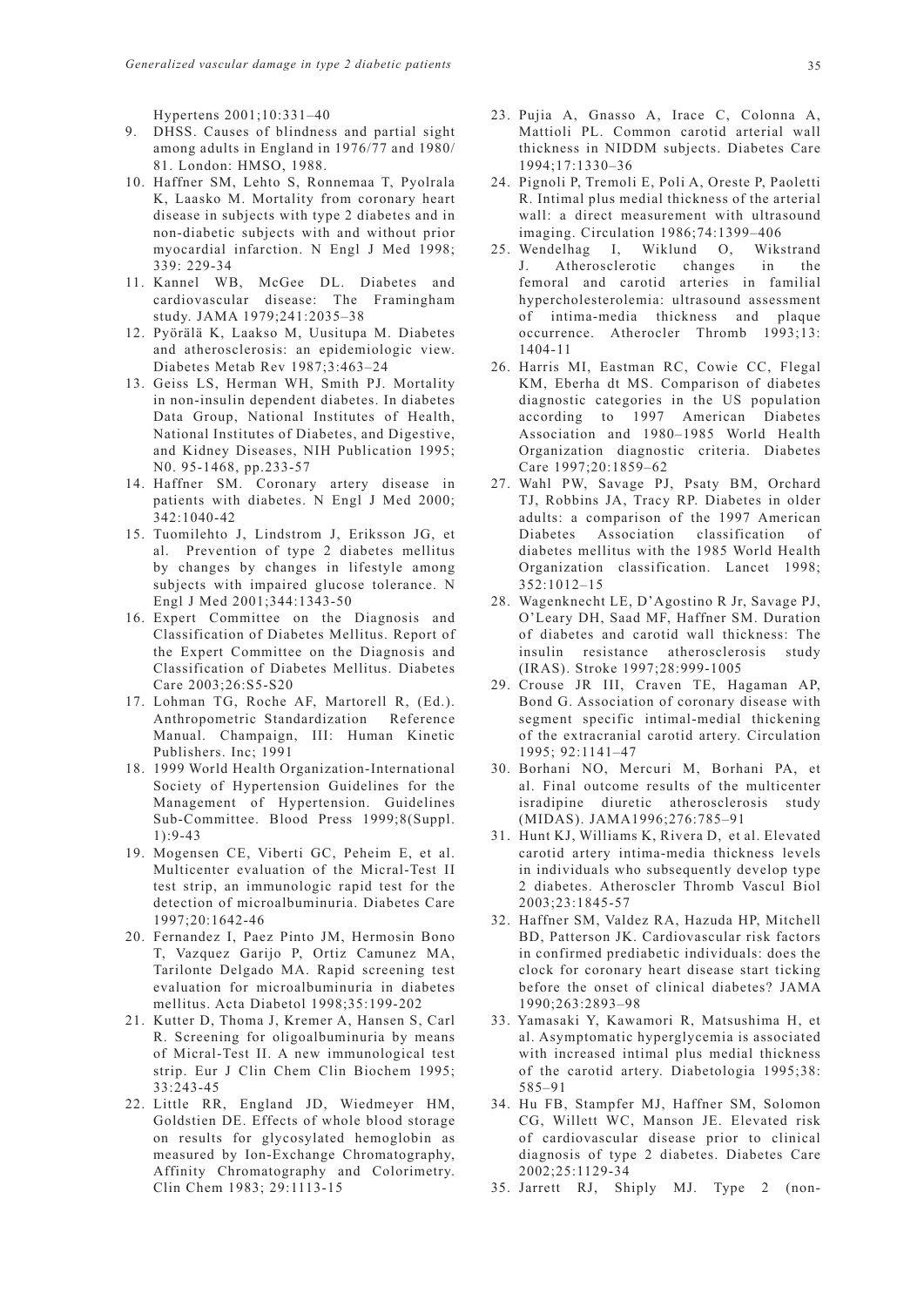insulin-dependent) diabetes mellitus and cardiovascular disease: putative association via common antecendents: further evidence from the Whitehall Study. Diabetologia 1988; 31:737-40

- 36. Stern MP. Do non-insulin-dependent diabetes mellitus and cardiovascular disease share common antecedents? Ann Intern Med 1996; 124:110-16
- 37. Sigurdardottir V, Fagerberg B, Hulthe J. Preclinical atherosclerosis and inflammation in 61-year-old men with newly diagnosed diabetes and established diabetes. Diabetes Care 2004;27:880-4
- 38. Al-Mahroos F, McKeigue PM. High prevalence of diabetes in Bahrainis. Associations with ethnicity and raised plasma cholesterol. Diabetes Care 1998;21:936–42
- 39. Al-Nuaim AR. Prevalence of glucose intolerance in urban and rural communities in Saudi Arabia. Diabet Med 1997;14:595–602
- 40. Al-Muhtaseb N, Al-Yusuf AR, Abdella N, Fenech F. Lipoproteins and apolipoproteins in young nonobese Arab women with NIDDM treated with insulin. Diabetes Care 1989;12: 325–31
- 41. Reaven GM. Role of insulin resistance in human disease (Syndrome X): an expanded definition. Annu Rev Med 1993;44:121–31
- 42. Laakso M, Pyorala K, Voutilainen E, Marniemi J. Plasma insulin and serum lipids and lipoproteins in middle-aged non-insulin dependent diabetic and non-diabetic subjects. Am J Epidemiol 1987;125:611–21
- 43. Sheu WH, Shieh SM, Fuh MM, et al. Insulin resistance, glucose intolerance, and hyperinsulinemia-hypertriglyceridemia versus hypercholesterolemia. Arterioscler Thromb 1993;13:367–70
- 44. McKeigue PM, Shah B, Marmot MG. Relation of central obesity and insulin resistance with high diabetes prevalence and cardiovascular risk in South Asians. Lancet 1991;337:382–86
- 45. Kiowski W, Linder L, Nuesch R, Martina B. Effect of cilazapril on vascular structure and function in essential hypertension. Hypertension 1996;27:371–76
- 46. Roman MJ, Saba PS, Pini R, et al. Parallel cardiac and vascular adaptation in hypertension. Circulation 1992;86:1909–18
- 47. Skodova Z, Pisa Z, Cerovska J, et al. The effect of body fat distribution on cardiovascular risk factors in the population of the Czech Republic. Abstract. Cor Vasa 1992;34:189-98
- 48. Sitzer M, Markus HS, Mendall MA, Liehr R, Knorr U, Steinmetz H. C-reactive protein and carotid intimal medial thickness in a community population. J Cardiovasc Risk 2002;9:97-103
- 49. Ridker PM. High-sensitivity C-reactive protein: Potential adjunct for global risk assessment in the primary prevention of cardiovascular disease. Circulation 2001; 103:1813-18
- 50. Mogensen CE. Microalbuminuria and

hypertension with focus on type 1 and type 2 diabetes. J Intern Med 2003;254:45-66

- 51. Jondeby MS, De-Los Santos GG, Al-Ghamdi AM, et al. Caring for haemodialysis patients in Saudi Arabia—past, present and future. Saudi Med J 2001;22:199–204
- 52. Al-Khader AA. Impact of diabetes in renal diseases in Saudi Arabia. Nephrol Dial Transplant 2001; 16: 2132-35
- 53. Adler AI, Stevens RJ, Manley SE, Bilous RW, Cull CA, Holman RR. Development and progression of nephropathy in type 2 diabetes: the United Kingdom Prospective Diabetes Study (UKPDS 64). Kidney Int 2003;63: 225–32
- 54. Retnakaran R, Cull CA, Thorne KI, Adler AI, Holman RR; UKPDS Study Group.Risk Factors for Renal Dysfunction in Type 2 Diabetes. Diabetes 2006;55:1832-39
- 55. Fox CS, Larson MG, Leip EP, Meigs JB, Wilson PW, Levy D. Glycemic status and development of kidney disease: the Framingham Heart Study. Diabetes Care 2005;28:2436-40
- 56. Kramer H. Screening for kidney disease in adults with diabetes and prediabetes. Curr Opin Nephrol Hypertens 2005;14:249-52
- 57. Faronato PP, Maioli M, Tonolo G, et al. Clustering of albumin excretion rate abnormalities in Caucasian patients with NIDDM: the Italian NIDDM Nephropathy Study Group. Diabetologia 1997;40:816-23
- 58. Stern MP. Diabetes and cardiovascular disease: the "common soil" hypothesis. Diabetes 1995;44:369-74
- 59. European Society of Hypertension-European Society of Cardiology Guidelines Committee. 2003 European Society of Hypertension-European Society of Cardiology Guidelines for the Management of Arterial Hypertension. J Hypertens 2003;21:1011-53
- 60. Deckert T, Feldt-Rasmussen B, Borchjohnsen K, Jensen T, Kofoed-Enevoldsen A. Albuminuria reflects widespread vascular damage: the Steno hypothesis. Diabetologia 1989;32:219-26
- 61. British Multicentre Study Group, Photocoagulation for diabetic maculopathy. A randomized controlled clinical trial using the xenon arc. Diabetes 1993;32:1010-16
- 62. Clark JB, Grey RHB, Lim KKT, Burns-Cox CJ. Loss of vision before ophthalmic referral in blind and partially sighted diabetics in Bristol. Br J Ophthalmol 1994;78:741-44
- 63. Pardhan S and Mahomed I. The clinical characteristics of Asian and Caucasian patients on Bradford's Low Vision Register. Eye 2002;16:572-76
- 64. Rosenberg T and Klie F. Current trends in newly registered blindness in Denmark. Acta Ophthalmol Scand 1996;74:395-98
- 65. Bunce C and Wormald R. Leading causes of certification for blindness and partial sight in England & Wales. BMC Public Health 2006; 6:pp 58